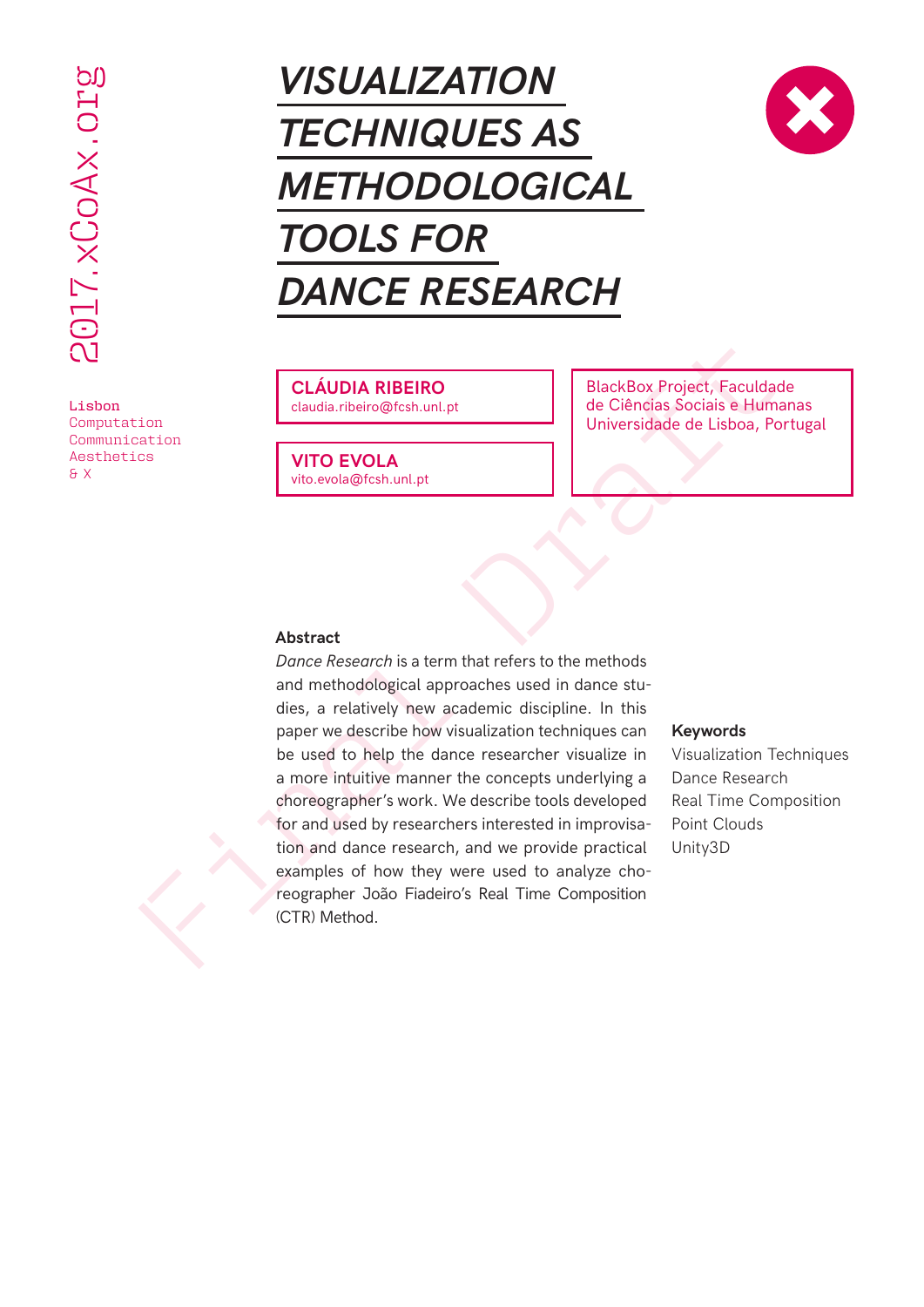### *1. MOTIVATION*

Dance is a complex human endeavor. It is practiced as an artistic and creative activity, as well as a form of physical exercise (Cone 2015) and of therapy (Koch et al. 2014). As a social phenomenon, there are also ideological ramifications of how it is used, presented, thought about, and theorized. Current practices of conducting dance research mostly rely on principles of field work (Giurchescu et al. 1991), where "direct observation" of dance events in their natural setting was, and still is, the main method of dance studies. Within this practice, comprehensive technical recordings of dance, music, and texts, or of entire events, are realized through combining the following means: film/ video (Twitchett et al. 2009), photo, sound recordings (Ungvary 1992), and interviews with graphic notation (Herbison-Evans 1988), and further written documents such as questionnaires. Other approaches are rooted in anthropological research methods, and in this case the researcher takes a more participative and self-experienced role (Kaeppler 1978; Kaeppler 2000). Dance can also be interpreted as a form of multimodal communication and as such allow itself to be studied using methods taken from the field of Linguistics (Camurri 2003).

2007, photo, sual externas with the season and external tractives with the season of the season and the season and the season and the season and the season and the season and the season and the season and the season and th Data captured during the research process is further subjected to analyses which usually result in monographs focused on one particular aspect of the subject matter, such as dance form, function, or content. Advances in computer vision and computer graphics, in particular human activity recognition (Aggarwal 2014) and visual analysis of human movement (Gavrila 1999), have presented new opportunities for dance researchers. An example is William Forsythe's *Syn*chronous Objects.<sup>1</sup> In this project, Forsythe tries to answer the question "what else might physical thinking look like?" In an attempt to answer the question, he and his team developed a set of alternative visualizations of his choreography *One Flat Thing, reproduced* (2000). The result shows abstractions of how movement can be perceived visually and how certain physical characteristics of the movement can be used alternatively to a real human representation, thus bringing to light patterns and choreographic structures. Nevertheless, the work focuses on a single choreography, and the approaches used cannot be easily applied to other works. This limits the possibility of developing comparative studies, in that it does not promote methods or practices that can be used or replicated by other dance researchers using other data.

In this article, we attempt to fill this gap by proposing research tools that provide novel ways to both document and analyze dance choreographic practices. Specifically, we introduce the Dynamic Annotation Visualizer, a software developed in Unity3D, that is fully parameterizable and allows to visually analyze data concerning any body movement, including facial movements in addition to eye gaze. We also propose a point cloud visualizer that supports the integration of 3D data captured with Kinect sensors from multiples viewpoints, and the application of visual effects in real time implemented using GLSL shaders. Finally, these tools are described using real-life examples from our collaboration with choreographer João Fiadeiro. **<sup>2</sup>**

### *2. Case Study: Real Time Composition*

Portuguese choreographer João Fiadeiro began developing his method of Real Time Composition (*Composição em Tempo Real*, or CTR) in 1995 resulting from

1 Synchronous Objects Project: http://synchronousobjects. osu.edu/

#### $\mathcal{D}$

João Fiadeiro biography: https://www.re-al.org/en/ 2277-2/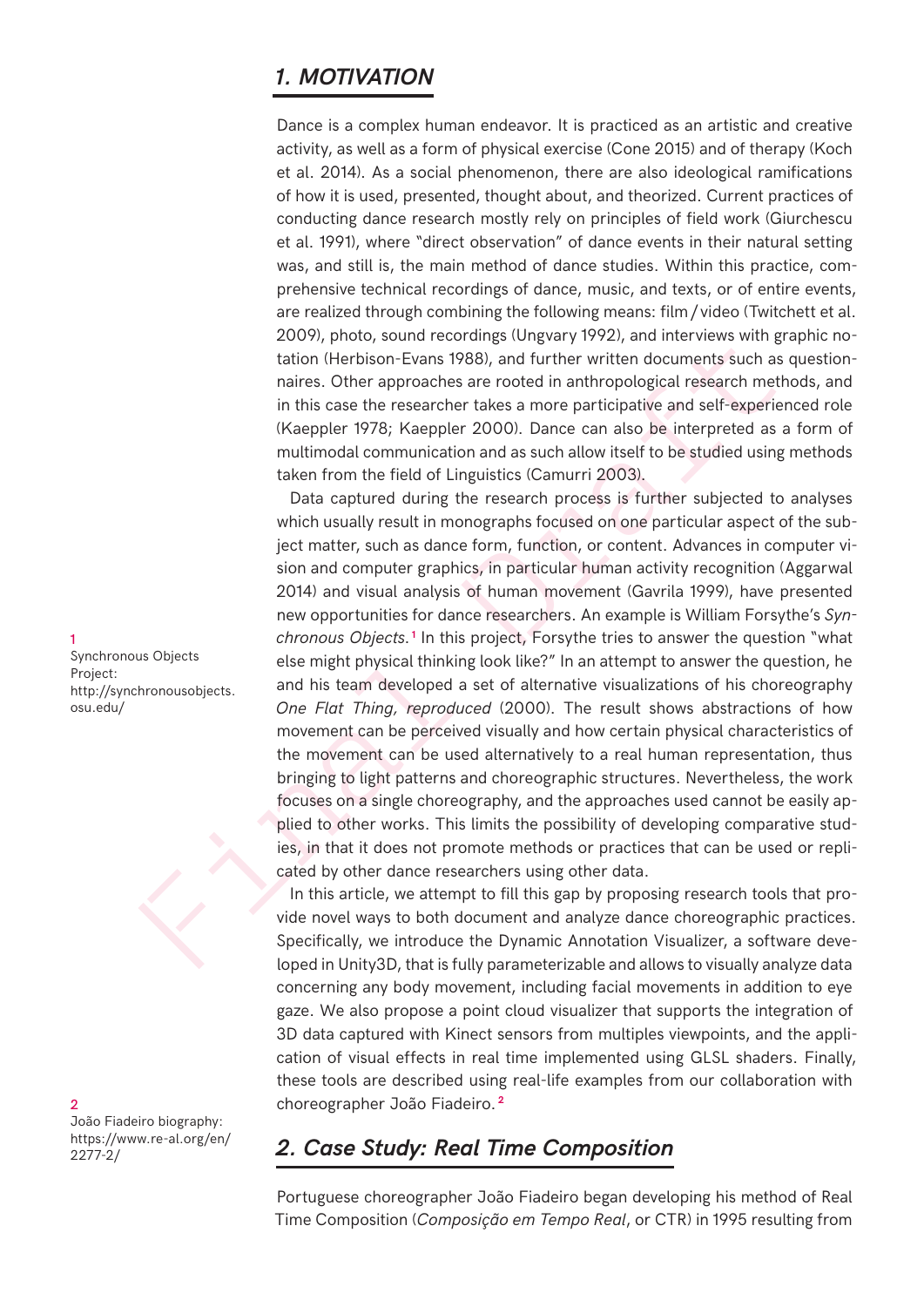the need to systematize his own choreographic compositional views and practices. As it evolved over time, the CTR method became not just a means to aid in the creation of new compositions, but also an educational tool for dancers to learn from and with it develop new decision-making processes when creating collaborative improvisations. The CTR method is exercised as a "game", with its own set of instructions that indicate when a player can perform an action and how the game progresses. The rules of each game, however, emerge during the performance and, in brief, practitioners of the method learn to position themselves in face of the improvisation rather than trying to understand the composition itself. **<sup>3</sup>**

Because of its structured nature, the CTR has also attracted attention from other disciplines such as philosophy, anthropology, ethnology, economics, complex system theory, and neurosciences. A table version of the CTR exercise, or "the Game", was created specifically to have a scaled down version which was both more portable (rather than using a stage) and more accessible to people interested in Fiadeiro's method but unaccustomed to using their bodies like dancers do. The main goal of the Game can be described as follows:

derication<br>
shows the maximum state as intervolvient, and policy entimation<br>
betwate the came", was created specifically to have a scaled down version whice<br>
the Game", was created specifically to have a scaled down versio Players use various objects to sequentially perform single actions, or "positions", so as to create connections between positions. These connections are called "relations". A player needs to perform a position which can have a relation (obvious to the other players) with the previous relation (connecting the previous two positions), and not with the previous position alone. Relations are built when a position has some sort of connection with how the Game has been played up to that point (in terms of size, color, placement, etc.). The Game is simple to play: anything goes, and there are no wrong positions per se, just more or less opportune ones. The player task is to allow the Game to continue. Moreover, the Game is a silent game. No talking is allowed between players. The Game begins with an empty table and a collection of objects available to be freely used throughout the game (Evola & Fiadeiro 2015,4).

To acquire a sufficient understanding of Fiadeiro's method, we participated in several workshops as non-performers, besides having also observed and recorded workshops targeted at expert dancers. Following these sessions, it was important to identify the core concepts of the CTR method and how they relate to the result of an improvisation performance. Our main aim was to visually and digitally represent the concepts using improvisation sequences from Fiadeiro's current works. In a series of unstructured interviews with Fiadeiro focused on identifying and defining these core concepts, together with the choreographer we analyzed video footage from previous workshops to detect different examples of each concept in order to better define and describe them. For example, we observed a series of videos where each improvisation started with the same "position" (following the terminology of the CTR; see Table 1), and from that we could understand what was both a position as well as a "relation". From these interviews resulted a selection of five focus concepts described in Table 1.

After having observed videos of Fiadeiro's past works, including rehearsals, performances and workshops, we were able to identify a set of video sequences matching each concept. This allowed us to have both a conceptual understanding as well as visual exemplifications of the concepts in order to develop

*A brief introduction to Real Time Composition method*  by João Fiadeiro: http://theobservatorium. net/docs/A\_brief\_intro\_ to\_CTR\_Social\_Stigmergy \_ISCTE.pdf

### 3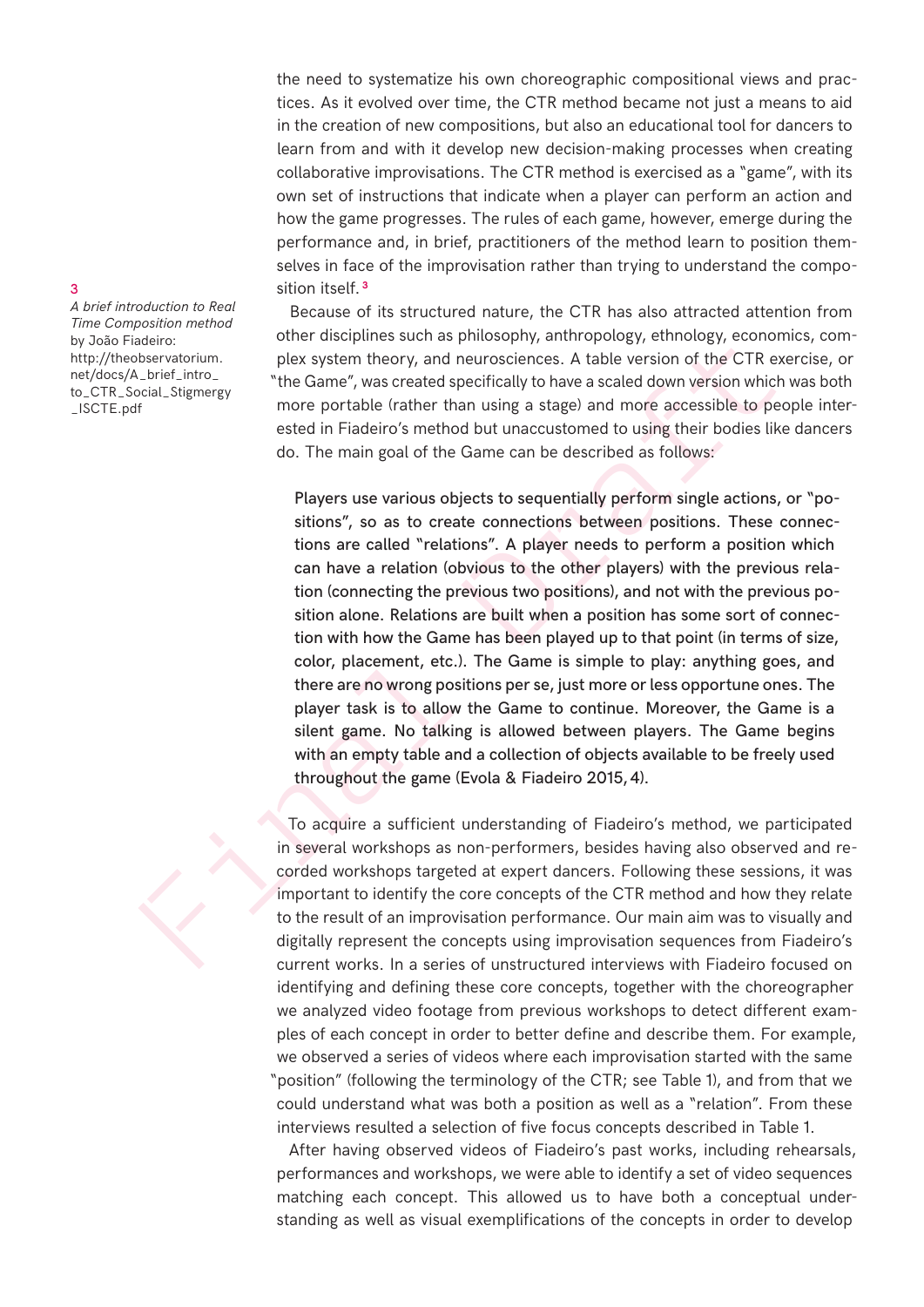a set of possible visualization effects for each concept.

#### Table 1

List of the selected CTR method concepts with respective descriptions.

| <b>CTR Concept</b>                | <b>Description</b>                                                                                                                                                                                                 |
|-----------------------------------|--------------------------------------------------------------------------------------------------------------------------------------------------------------------------------------------------------------------|
| Position                          | Any performed/performative action<br>(e.g. a performer lifting a chair).                                                                                                                                           |
| Relation                          | Performing a position which relates to another position<br>(e.g. another performer also lifting a chair).                                                                                                          |
| Cycle of Vitality                 | The time or duration of an improvisation exploring<br>a specific idea.                                                                                                                                             |
| <b>Possible Futures and Pasts</b> | A performer can choose in the improvisation from several<br>possibilities of how to proceed (= futures), which will shape<br>reinterpretations of previous understandings of positions<br>and relations (= pasts). |
| Suspension                        | The time a performer takes to take a decision,<br>suspending any action.                                                                                                                                           |

### *3. DATA GATHERING AND DATA VISUALIZATION*

## *3.1 Dynamic Annotation Visualizer (DAV)*

Suspension<br>
The time a performer takes to take a decision,<br> **3. DATA GATHERING AND DATA VISUALIZATION**<br> **3.1 Dynamic Annotation Visualizer (DAV)**<br>
Three CTR table game sessions were video recorded using a four-can<br>
Each s Three CTR table game sessions were video recorded using a four-camera setup. Each session occurred on separate days and involved three different sets of participants: non-performers naïve to the CTR; expert dancers with no previous knowledge of the CTR method; and expert CTR performers. Two cognitive linguistic researchers developed an annotation system (Evola et al. 2016) that was used to code videos from these sessions. Their data processing focused on body movements, including facial movements in addition to eye gaze. Annotating video is a common methodological approach in Gesture Studies, and involves coding video data frame by frame and the result is an XML or proprietary notation language file extracted from the annotation software used (e.g. ELAN) **<sup>4</sup>**. In order to facilitate and promote a more intuitive way to analyze this type of annotated data we developed a software program that can show this information visually the Dynamic Annotation Visualizer (DAV).

The DAV software was developed in Unity3D**5** and is composed of a Graphical User Interface (GUI) that allows researchers to import their annotations in a 3D environment. The default settings show all the data types for every participant simultaneously, but the GUI also allows to select which data to visualize (e.g. gaze vs. upper body movements) and for which participant(s). A timeline allows to fast forward, rewind, or play in slow motion. Personalizing the 3D environment is relatively simple, in that Unity3D supports the most common 3D data types, such as the free 3D models available on various websites (e.g. TurboSquid). Screenshots of DAV (Figure 1) show the 3D environment applied in the scenario replicating the setup used in the Fiadeiro case study (Fig.1a). When researchers need to track multiple participants' gazes, it is cumbersome to use video data. DAV facilitates gaze analysis (Fig.1b), even from a first-person participant's perspective (Fig.1c). Finally, even minute body movements can be visualized (Fig.1d), via highlighting according to a color code corresponding to a type of movement (e.g. formal vs. functional). By dynamically visualizing their otherwise static annotations, the researchers were able to better contextualize their data points, promoting a more critical analysis of their data.

4

ELAN: http://tla.mpi.nl/ tools/tla-tools/elan/

5 UNITY3D: https://unity3d.com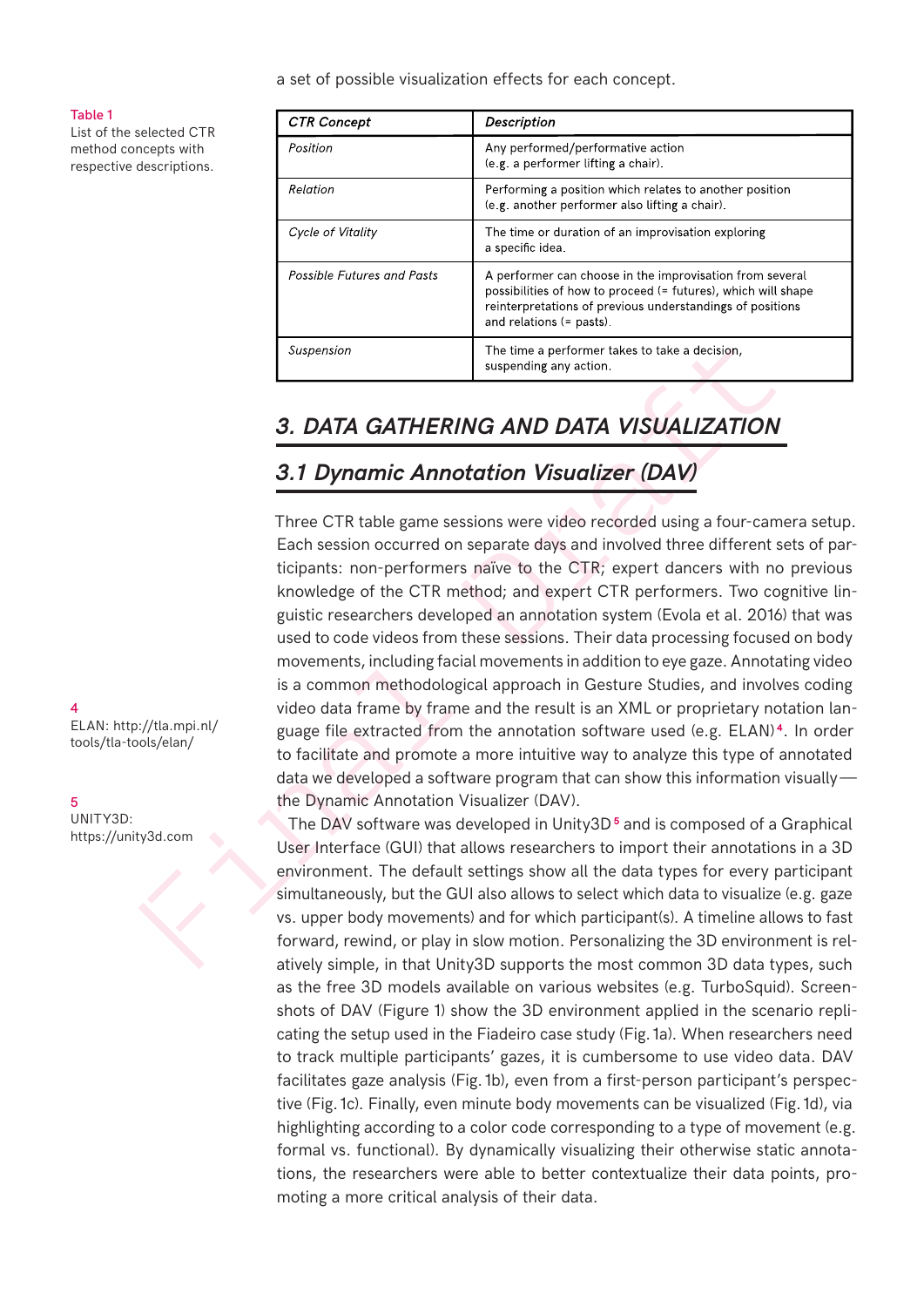### *3.2 CTR Concepts Visualization*

Another aim of ours was to go through the looking-glass to reveal and visually represent abstract concepts underlying the CTR as they came to life. Two threehour improvisation sessions with João Fiadeiro and seven of his dancers were recorded in two separate days, with each improvisation starting from the same first position. Multiple Microsoft Kinects were used to capture 3D data, which presented challenges, such as establishing the number of Kinects necessary for a capture volume like a dance floor, the ideal setup to guarantee data quality, and data calibration and synchronization across devices. Three Kinect sensors were ultimately used for the triangulation of data, using a wide-baseline setup across the dance floor to minimize data loss due to occlusions. Although increasing the number of viewpoints would decrease the number of occlusions, it was considered unfeasible as it would linearly increase the amount of data to be handled during rendering.







The data processing procedure included the use of a point cloud visualizer developed for rendering the 3D data (see flowchart in Fig.2). Each Kinect stream was converted into point cloud data, which was then post-processed to extract contextual information (e.g. people and objects) and normal vector estimation. This processed data was then inserted into the point cloud visualizer developed in Unity3D. A set of GLSL shader programs was implemented to apply in real time a color code assigned to each CTR concept (described in Table 1).

We selected sections of the data from the improvisation sessions which clearly exemplify the base concepts from the CTR method. Since some concepts need longer periods of time to be comprehended, we also combined different subsections together in order to enable a shorter, but sequenced visualization for the user.

The most central concept of the CTR, *position*, was represented through assigning different colors to different positions, so users could track the concept during the development of the improvisation session.

Fig.1 Screenshots of the

Dynamic Annotation Visualizer (DAV).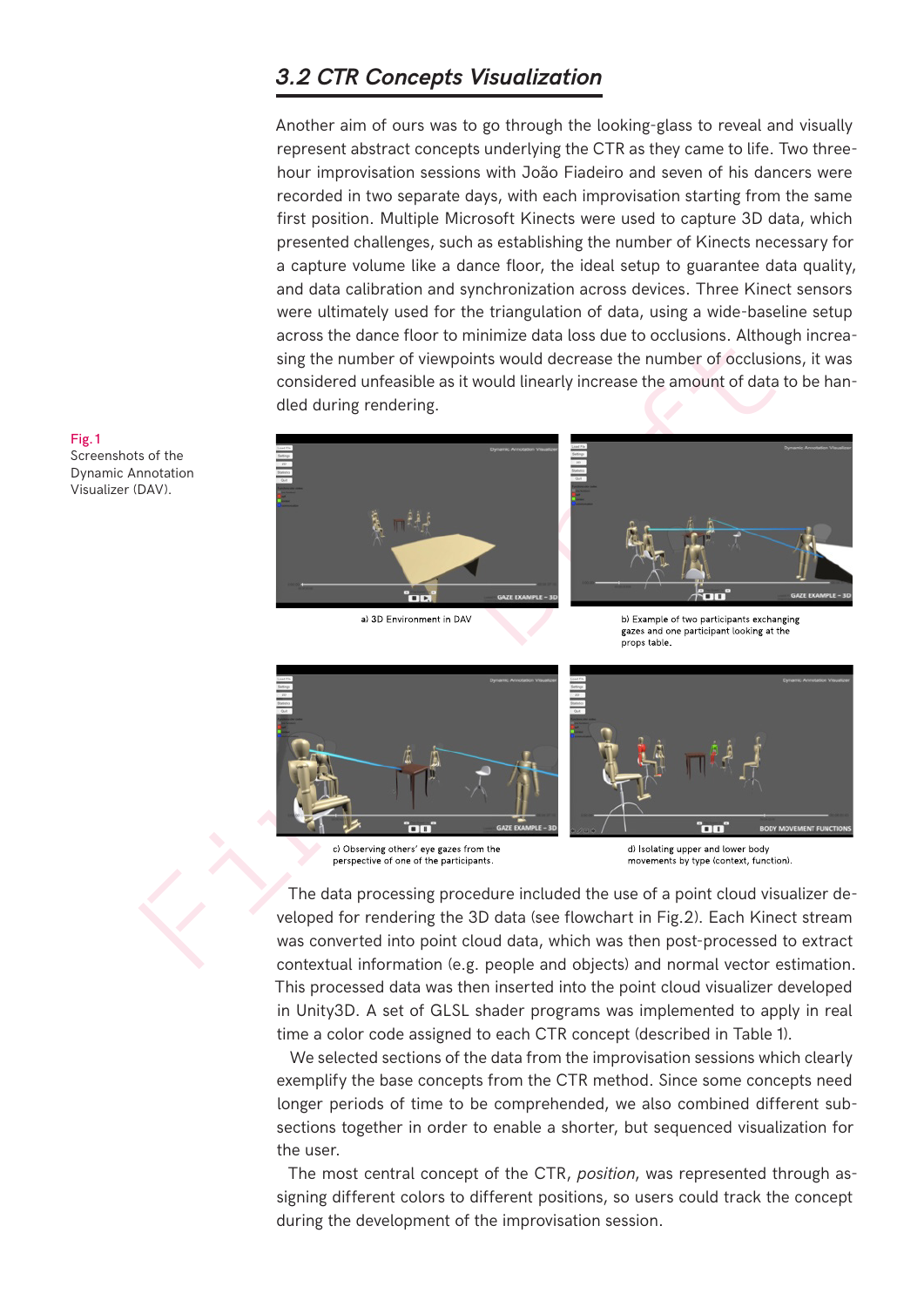### Fig.2 Flowchart representing the procedure of data capture, post-processing, and visualization.



In one sample segment, each dancer entering the stage created a new position. We identified each different body through a color-based clustering algorithm, combined with video annotation that would connect each player to a different position and an assigned color. An example can be seen in Figure 3, where the third position was being introduced: The participant in red entered the space holding a table in the air (first position) followed by the one in blue that had a table in the air (second position), and by the one in green (third position) with a cup that was held above the table. RGB values for the colors were tested against a color blindness simulation <sup>6</sup> and adapted to assure wider user accessibility.

In one sample segment, each diancer entering the stage created a new identified each different body through a color-based clustering<br>combined with video annotation that would connect each player to<br>position and an assigned Elements introduced in a new position may create a *relation* with some or all elements from previous positions in the scene. This CTR concept of relation was visually represented by giving the elements of the two positions the same color. The establishment of newer relations was represented as a gradual assimilation of colors, as seen in Figure 4. This example only contains a single relation between two elements: the participant holding a chair, and the one holding the table, which create a clearly identifiable relation (i.e. holding things) coming from the real world. In a more complex scenario, several separate relations might coexist at any given time. Changes in relations and positions can go unnoticed by novices to the method, especially in longer scenarios, with more performers, or in faster paced sequences of actions. Although a simple solution, color coding can intuitively help identify these concepts without adding visual pollution to the actual recorded content.

> The concept of *cycle of vitality*, the time frame during which the sequence in a composition is progressing, was represented through the loss and gain of color. According to the CTR, the end of a session must be postponed by creating new relations through new positions. We selected a longer passage from a session performed by two dancers, where the prolongation of the cycle of vitality was evident through several positions being performed, as well as the cycle of vitality's approach to an ending when no new positions were being introduced (see Figure 5). In this example, one participant left the scene as he hurt himself during the performance. The cycle was coming to an end, but another performer introduced a new position by inviting the performer who had left back on stage and, using the accident as an element of their improvisation, starting a new cy-

6

Etre's Colour Blindness Simulator: http://www. etre.com/tools/colourblindsimulator/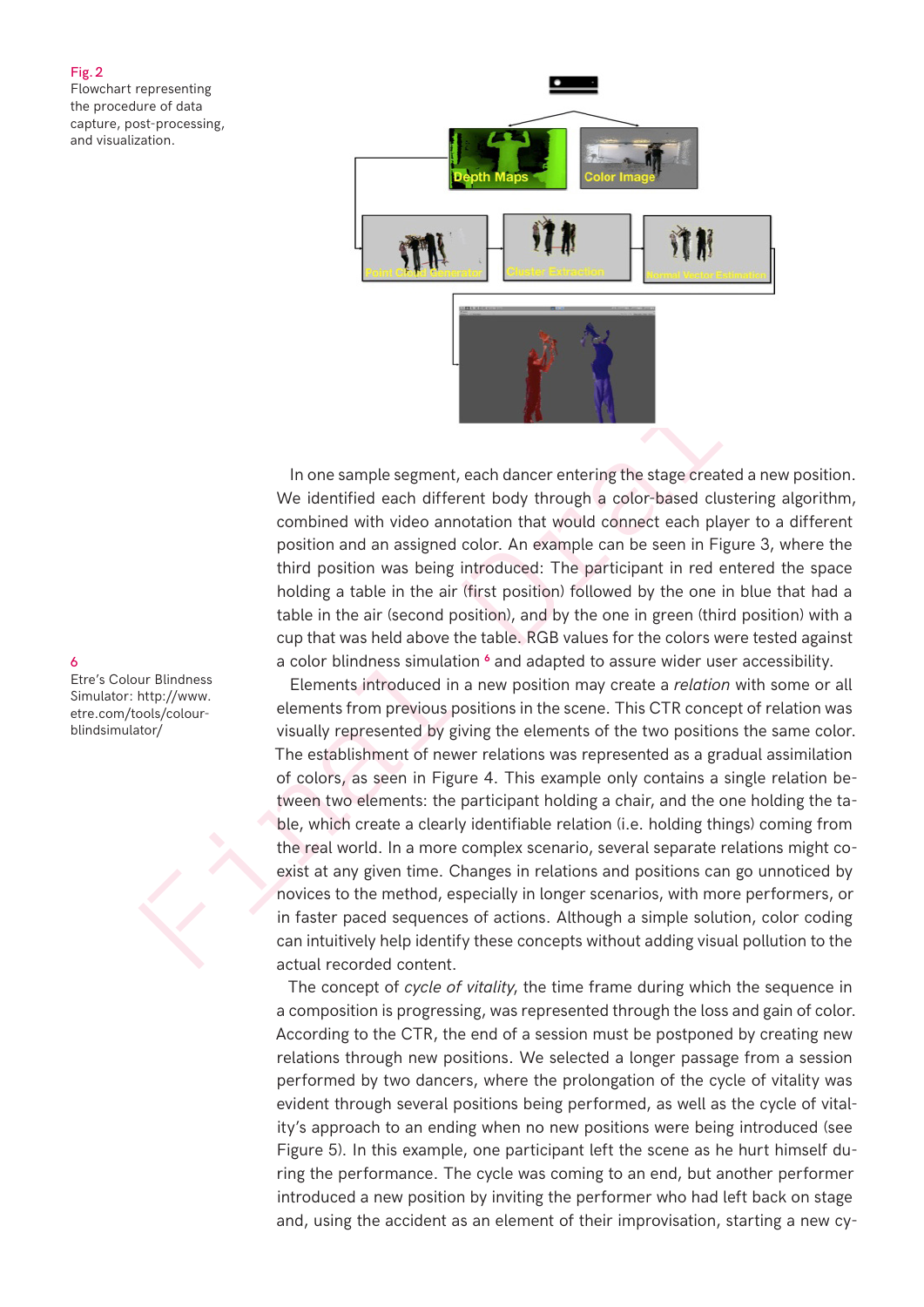cle of vitality. In our visualization, we spatially organize the possible futures in a three-dimensional space (Fig. 6). The performer is placed inside a cube, in which he has a possible future in each one of the sides of the cube, and the camera can navigate through each one of the possible futures exploring new relations. In reality, there are countless possible futures for each position. We display different outcomes starting from the same first position to exemplify this concept.











The last concept related to Fiadeiro's "real time" that we chose to represent is that of *suspension*, which happens during the performer's decision- making process. By spatially separating the present and the future, and manipulating the reproduction speed of a segment, we exemplify the suspension of time in which one participant is examining the current situation, with her personal, inner time being disconnected from the real time. In one instance (Fig.7), various performers created positions and relations with the performer, who was holding the table in the first position, by piling various objects onto it.



A critical point was reached when it was considered terminating the current sequence of positions, due to the fact that the first participant was not able to physically carry more objects. Here a suspension is exemplified, with

### Fig.3

Visualizing "position": Different color-coded participants represent different positions.

#### Fig.4

Visualizing "relation": The color of the second participant slowly assimilates the color of the first as they establish a relation.

### Fig.5

Visualizing "cycle of vitality": When one performer leaves the stage, the vitality of the scene seems to end (gray); saturation gradually increases when another performer starts a new position.

#### Fig.6

Visualizing "possible futures and pasts": Possibilities are unveiled through the sides of the cube, where possibilities are organized in a threedimensional space.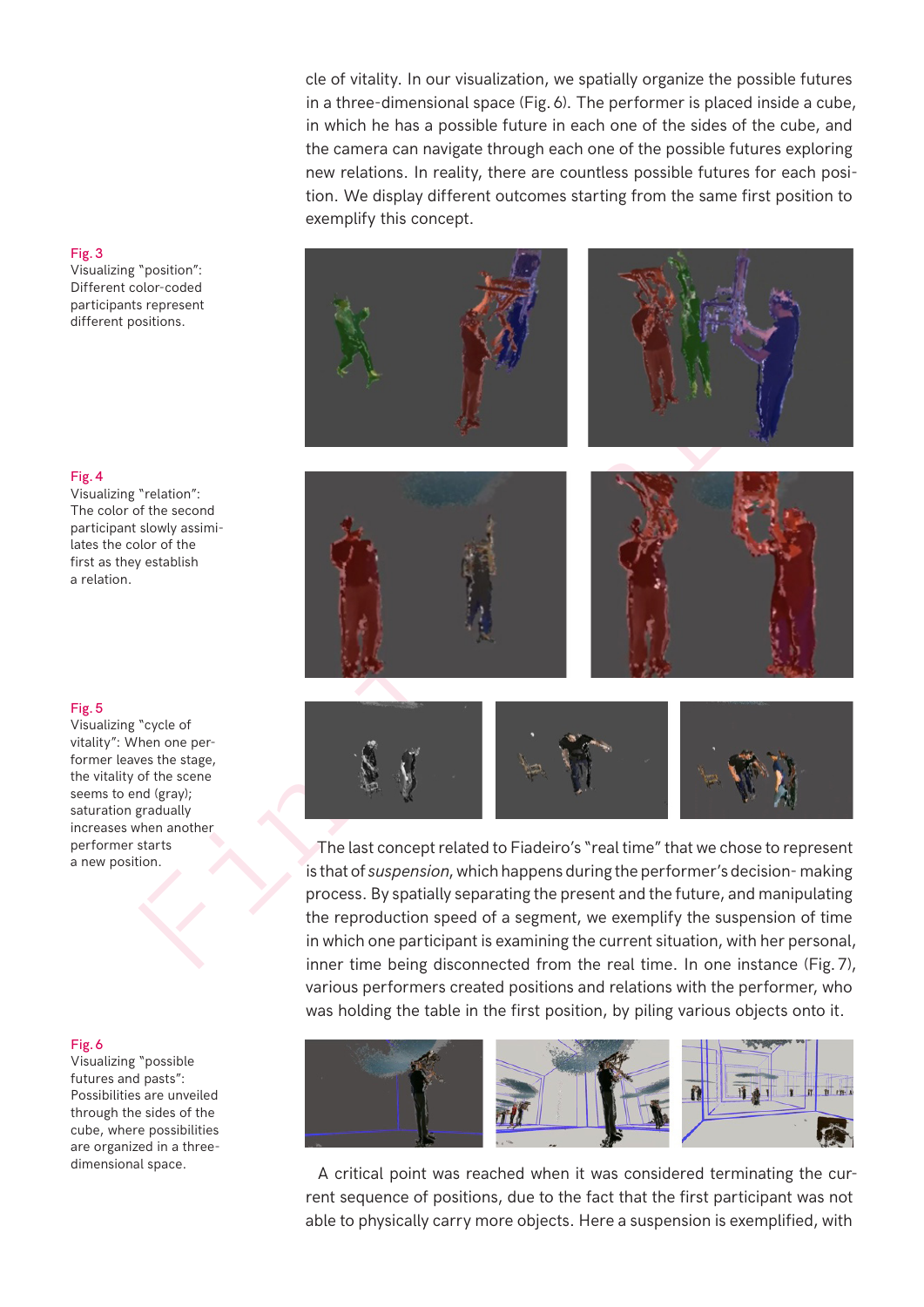### Fig.7

Suspension: Sequence of instances in the visualization where a possible future appears in the background, and the camera navigates in that direction when the suspension ends.



the reproduction speed of the "present" (participant holding objects) slowed down, to represent the disconnect between "real time and the time as perceived by the outermost participant, representing the desired decision-making process in CTR. An alternative, future possibility can be viewed in a scene in the background, and when or if that future is "accepted" (participant decides this is the course of action to be taken), the camera navigates into the new "present" scene.

### *5. CONCLUSION*

In this paper, we described the motivation for and practical usage of two methodological tools based on computer visualization techniques for dance research based on case studies of contemporary dancers.

The simulation of the main of the main of the distinct of the case and the main of the methodological tools based on computer visualization fechniques research based on case studies of contemporary dancers. The first, the The first, the Dynamic Annotation Visualizer, is a highly customizable tool, already used in research on human interaction, and allows to visually represent annotated data concerning any body movement, including facial movements in addition to eye gaze. The graphical user interface integrated in this tool also gives users the ability to focus on particular phenomena in the data, bringing into light subtleties that otherwise could be missed just observing video data (i.e. tracking simultaneous movements in multiple people). The second tool we described is a point cloud visualizer that supports visualizing in an interactive system a 3D representation of a choreography and applying visual effect in real time. Capturing dance in 3D supporting a viewpointfree visualization opens up a vast range of possibilities.

Primarily, dance is about movement, specifically expression through movement. Having an interactive, digital representation of movement facilitates closer observations of specificities that characterize a particular aesthetic language and, as such, analyze choreographic works within the creative context it was created. 3D data is essentially a composition of graphical primitives that can be manipulated and changed to serve a certain purpose. By manipulating this kind of data, meaning the digital representation of movement, it can potentially provide different perspectives that can open up new future research directions in Dance Studies.

**Acknowledgements:** This work was supported by the European Research Council under the project "BlackBox: A collaborative platform to document performance composition: from conceptual structures in the backstage to customizable visualizations in the front-end" (Grant agreement n. 336200). We extend our acknowledgments to João Fiadeiro and the dancers who have participated in this case-study, as well as to the team at Re.Al for their technical support and collaboration.